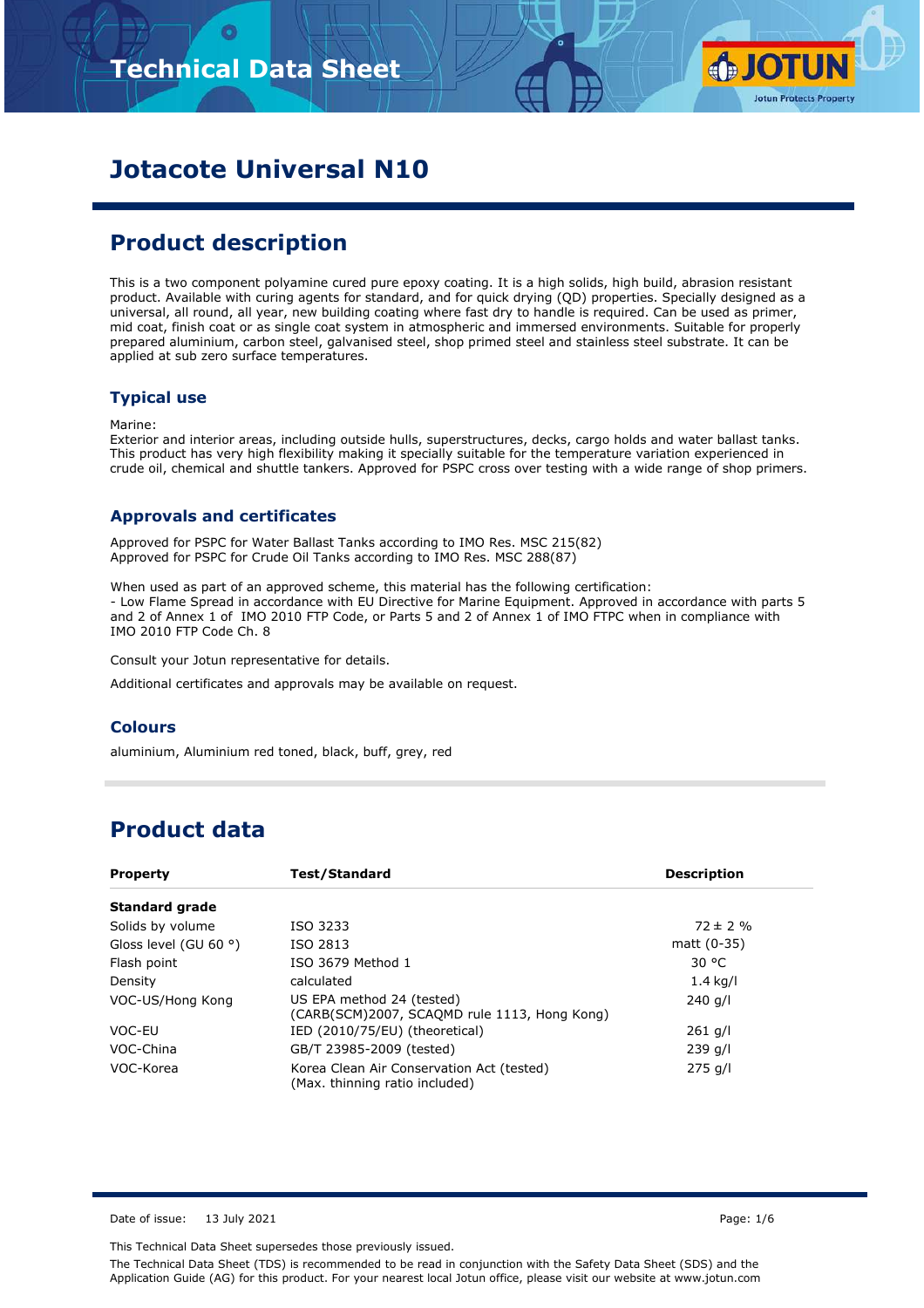# **Technical Data Sheet Jotacote Universal N10**



### **QD grade**

| Solids by volume | ISO 3233                                                                  | $72 \pm 2 \%$ |
|------------------|---------------------------------------------------------------------------|---------------|
| Flash point      | ISO 3679 Method 1                                                         | 31 °C         |
| Density          | calculated                                                                | $1.4$ kg/l    |
| VOC-US/Hong Kong | US EPA method 24 (tested)<br>(CARB(SCM)2007, SCAQMD rule 1113, Hong Kong) | $239$ g/l     |
| VOC-EU           | IED (2010/75/EU) (theoretical)                                            | $263$ g/l     |
| VOC-China        | GB/T 23985-2009 (tested)                                                  | $210$ g/l     |
| VOC-Korea        | Korea Clean Air Conservation Act (tested)                                 | $250$ g/l     |

The provided data is typical for factory produced products, subject to slight variation depending on colour. All data is valid for mixed paint.

Gloss description: According to Jotun Performance Coatings' definition.

### **Film thickness per coat**

#### **Typical recommended specification range**

### **Standard grade**

| Dry film thickness<br>Wet film thickness |  | 75 - 300<br>105 - 415         | um<br>µm |
|------------------------------------------|--|-------------------------------|----------|
| Theoretical spreading rate<br>QD grade   |  | $9.6 - 2.4$ m <sup>2</sup> /l |          |
| Dry film thickness<br>Wet film thickness |  | 75 - 300<br>$105 - 415$ µm    | um       |
| Theoretical spreading rate               |  | $9.6 - 2.4$ m <sup>2</sup> /l |          |

# **Surface preparation**

To secure lasting adhesion to the subsequent product all surfaces shall be clean, dry and free from any contamination.

### **Surface preparation summary table**

|                 | <b>Surface preparation</b>                                                                                                                                                     |                                                                                                                                                                      |  |  |
|-----------------|--------------------------------------------------------------------------------------------------------------------------------------------------------------------------------|----------------------------------------------------------------------------------------------------------------------------------------------------------------------|--|--|
| Substrate       | Minimum                                                                                                                                                                        | Recommended                                                                                                                                                          |  |  |
| Carbon steel    | St 2 (ISO 8501-1)                                                                                                                                                              | Sa 2½ (ISO 8501-1)                                                                                                                                                   |  |  |
| Stainless steel | The surface shall be hand or machine<br>abraded with non-metallic abrasives<br>or bonded fibre machine or hand<br>abrasive pads to impart a scratch<br>pattern to the surface. | Abrasive blast cleaning to achieve a<br>surface profile using non-metallic<br>abrasive media which is suitable to<br>achieve a sharp and angular surface<br>profile. |  |  |
| Aluminium       | The surface shall be hand or machine<br>abraded with non-metallic abrasives<br>or bonded fibre machine or hand<br>abrasive pads to impart a scratch<br>pattern to the surface. | Abrasive blast cleaning to achieve a<br>surface profile using non-metallic<br>abrasive media which is suitable to<br>achieve a sharp and angular surface<br>profile. |  |  |

Date of issue: 13 July 2021 **Page: 2/6** 

This Technical Data Sheet supersedes those previously issued.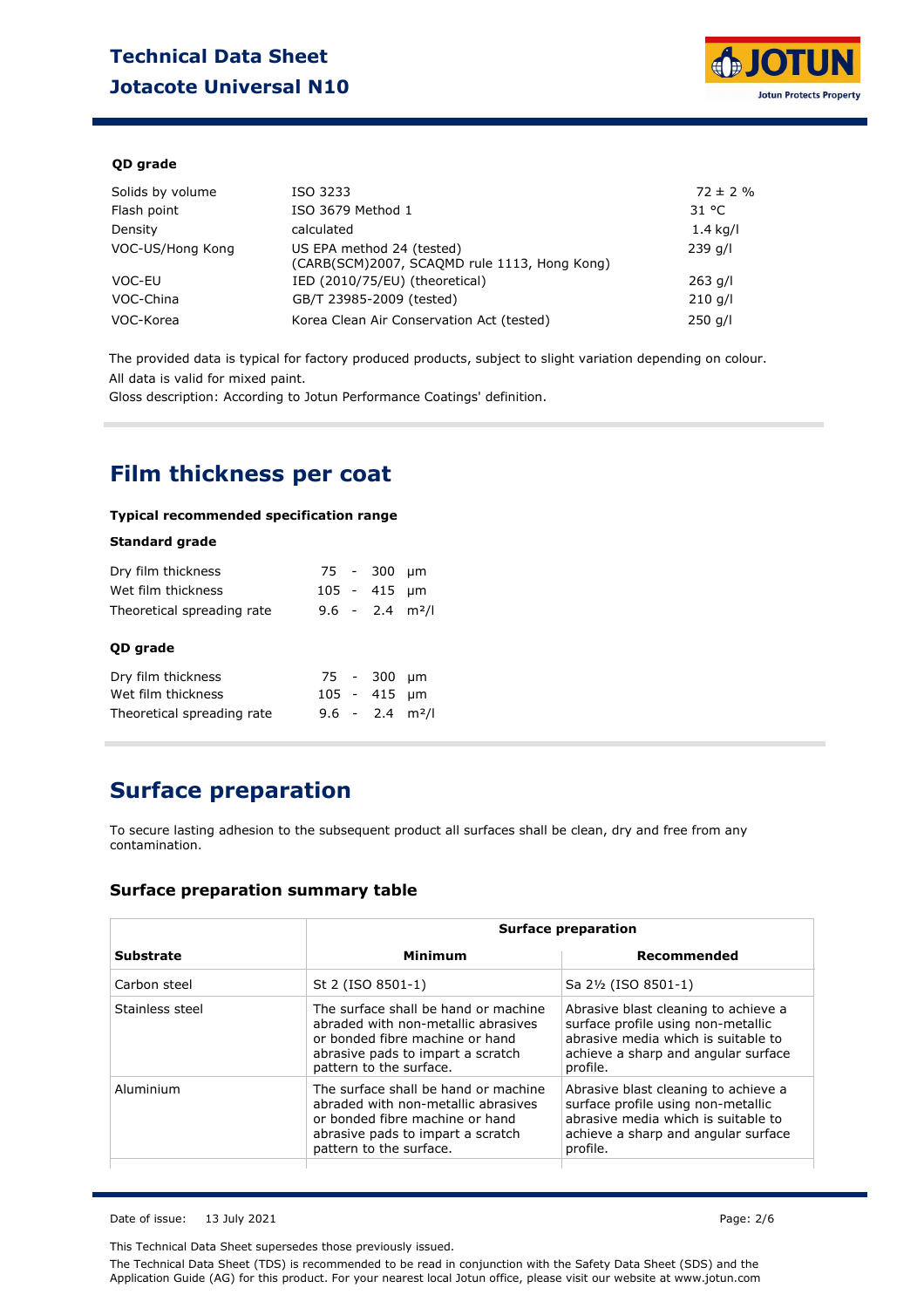# **Technical Data Sheet Jotacote Universal N10**



| Galvanised steel  | The surface shall be clean, dry and<br>appear with a rough and dull profile. | Sweep blast-cleaning using non-<br>metallic abrasive leaving a clean,<br>rough and even pattern.   |
|-------------------|------------------------------------------------------------------------------|----------------------------------------------------------------------------------------------------|
| Shop primed steel | Dry, clean and intact shop primer.                                           | Sweep blasted or alternatively blasted<br>to Sa 2 (ISO 8501-1) of at least 70 %<br>of the surface. |
| Coated surfaces   | Clean, dry and undamaged compatible<br>coating                               | Sa 21/2 (ISO 8501-1)                                                                               |

Optimum performance, including adhesion, corrosion protection, heat resistance and chemical resistance is achieved with recommended surface preparation.

# **Application**

### **Application methods**

The product can be applied by

| Spray:  | Use airless spray.                                                                                                                     |
|---------|----------------------------------------------------------------------------------------------------------------------------------------|
| Brush:  | Recommended for stripe coating and small areas. Care must be taken to achieve the<br>specified dry film thickness.                     |
| Roller: | May be used for small areas. Not recommended for first primer coat. Care must be taken<br>to achieve the specified dry film thickness. |

### **Product mixing ratio (by volume)**

| Jotacote Universal N10 Comp A    | $3$ part(s)    |
|----------------------------------|----------------|
| Jotacote Universal N10 Comp B    | 1 part $(s)$   |
| Jotacote Universal N10 Comp A    | $3$ part $(s)$ |
| Jotacote Universal N10 QD Comp B | 1 part $(s)$   |

### **Thinner/Cleaning solvent**

Thinner: Jotun Thinner No. 17

### **Guiding data for airless spray**

| Nozzle tip (inch/1000):       | 17-27            |
|-------------------------------|------------------|
| Pressure at nozzle (minimum): | 150 bar/2100 psi |

Date of issue: 13 July 2021 **Page: 3/6** 

This Technical Data Sheet supersedes those previously issued.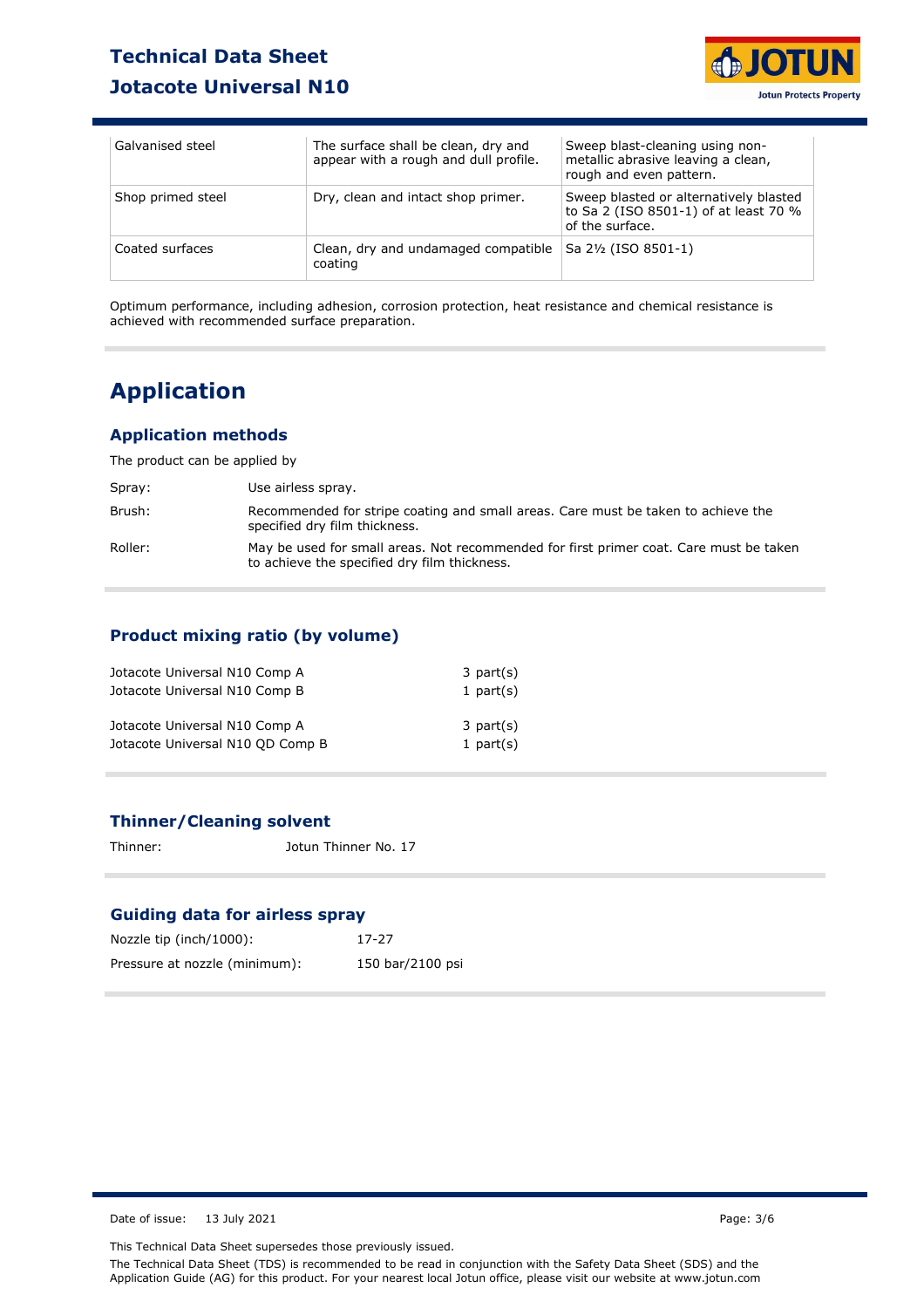

## **Drying and Curing time**

| Substrate temperature     | $-10 °C$ | $-5 °C$         | 0 °C            | $5^{\circ}C$    | 10 °C           | 23 °C          | 40 $^{\circ}$ C |
|---------------------------|----------|-----------------|-----------------|-----------------|-----------------|----------------|-----------------|
| <b>Standard grade</b>     |          |                 |                 |                 |                 |                |                 |
| Surface (touch) dry       | 26h      | 14 h            | 10 <sub>h</sub> | 6 h             | 5 h             | 2 h            | 1 <sub>h</sub>  |
| Walk-on-dry               | 72 h     | 34 h            | 24 h            | 14 <sub>h</sub> | 10 <sub>h</sub> | 5 h            | 2 <sub>h</sub>  |
| Dry to over coat, minimum | 36 h     | 22 <sub>h</sub> | 15 <sub>h</sub> | 9 h             | 7 h             | 4 h            | 2 <sub>h</sub>  |
| Dried/cured for immersion | 14 d     | 7 d             | 4 d             | 3 d             | 2 d             | 1 d            | 12 <sub>h</sub> |
| Dried/cured for service   |          |                 | 21 <sub>d</sub> | 14d             | 10d             | 7 d            | 3 d             |
| QD grade                  |          |                 |                 |                 |                 |                |                 |
| Surface (touch) dry       | 17 h     | 10 <sub>h</sub> | 7 h             | 4 h             | 3 h             | 1 <sub>h</sub> |                 |
| Walk-on-dry               | 40 h     | 25h             | 20 <sub>h</sub> | 10 <sub>h</sub> | 7.5 h           | 3 h            |                 |
| Dry to over coat, minimum | 26h      | 17 <sub>h</sub> | 10 <sub>h</sub> | 7 h             | 5 h             | 2 h            |                 |
| Dried/cured for immersion | 12d      | 6 d             | 4 d             | 3 d             | 2d              | 1 <sub>d</sub> |                 |
| Dried/cured for service   |          |                 | 21 <sub>d</sub> | 14d             | 10d             | 7 d            |                 |

For maximum overcoating intervals, refer to the Application Guide (AG) for this product.

Drying and curing times are determined under controlled temperatures and relative humidity below 85 %, and at average of the DFT range for the product.

Surface (touch) dry: The state of drying when slight pressure with a finger does not leave an imprint or reveal tackiness.

Walk-on-dry: Minimum time before the coating can tolerate normal foot traffic without permanent marks, imprints or other physical damage.

Dry to over coat, minimum: The recommended shortest time before the next coat can be applied.

Dried/cured for immersion: Minimum time before the coating can be permanently immersed in sea water.

Dried/cured for service: Minimum time before the coating can be permanently exposed to the intended environment/medium.

### **Induction time and Pot life**

| <b>Paint temperature</b>   | 23 °C                    |
|----------------------------|--------------------------|
| <b>Standard grade</b>      |                          |
| Induction time<br>Pot life | $10$ min<br>1.5h         |
| QD grade                   |                          |
| Induction time<br>Pot life | 10 min<br>1 <sub>h</sub> |

Date of issue: 13 July 2021 2021 2021 2021 2021 2021 2022 2021 2022 2022 2022 2022 2022 2022 2022 2022 2022 2022 2022 2022 2022 2022 2022 2022 2022 2022 2022 2022 2022 2022 2022 2022 2022 2022 2022 2022 2022 2022 2022 2022

This Technical Data Sheet supersedes those previously issued.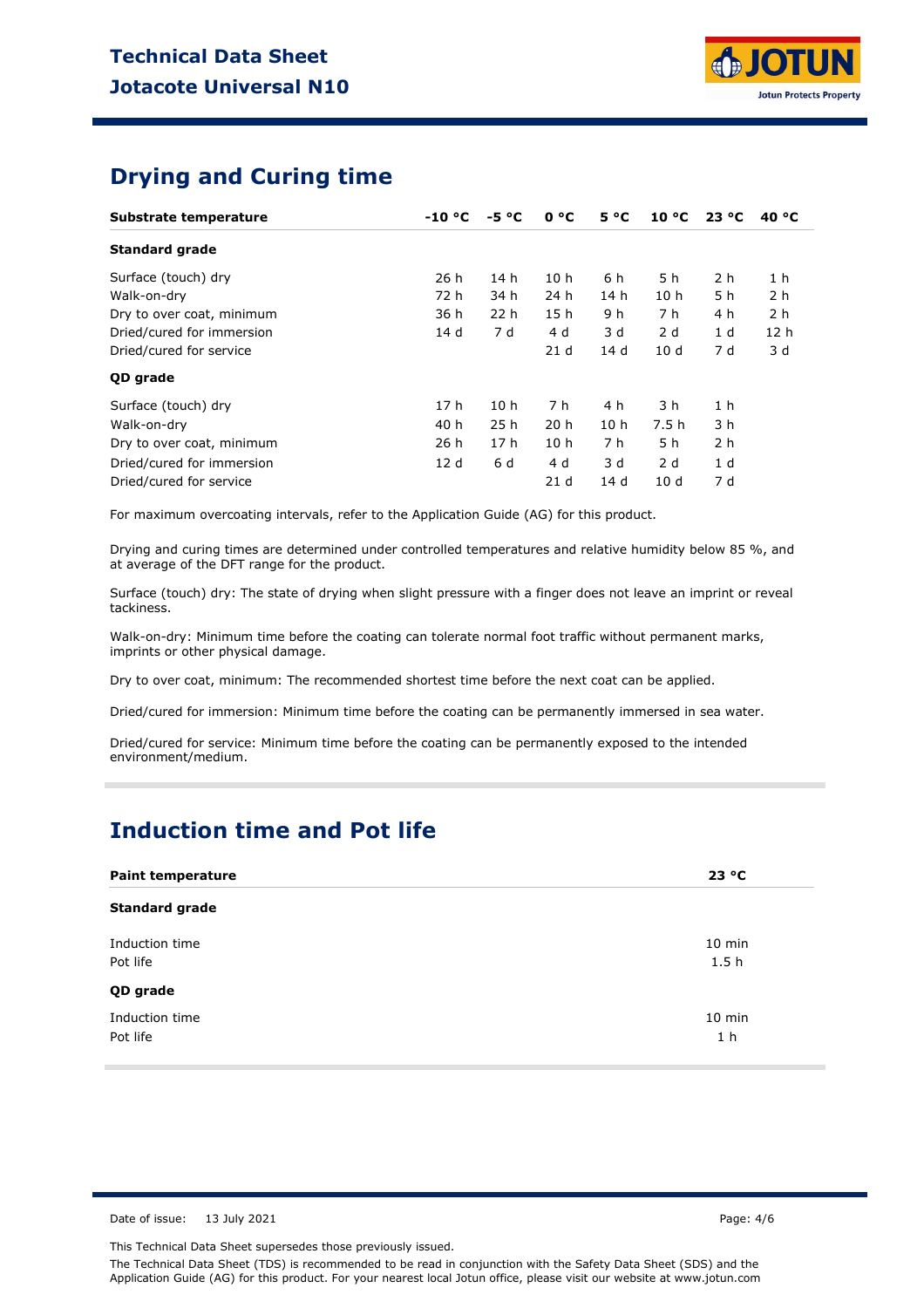

### **Heat resistance**

|                     | <b>Temperature</b> |        |  |
|---------------------|--------------------|--------|--|
|                     | Continuous         | Peak   |  |
| Dry, atmospheric    | 120 °C             | 140 °C |  |
| Immersed, sea water | 60 °C              | 70 °C  |  |
| Immersed, crude oil | 80 °C              | 90 °C  |  |

Peak temperature duration max. 1 hour.

The temperatures listed relate to retention of protective properties. Aesthetic properties may suffer at these temperatures.

Note that the coating will be resistant to various immersion temperatures depending on the specific chemical and whether immersion is constant or intermittent. Heat resistance is influenced by the total coating system. If used as part of a system, ensure all coatings in the system have similar heat resistance.

# **Product compatibility**

Depending on the actual exposure of the coating system, various primers and topcoats can be used in combination with this product. Some examples are shown below. Contact Jotun for specific system recommendation.

| Previous coat:   | inorganic zinc silicate shop primer, epoxy, zinc epoxy, zinc silicate                     |
|------------------|-------------------------------------------------------------------------------------------|
| Subsequent coat: | acrylic, alkyd, epoxy, polyurethane, polysiloxane, vinyl epoxy, epoxy mastic, vinyl epoxy |

# **Packaging (typical)**

|                                  | <b>Volume</b><br>(litres) | <b>Size of containers</b> |  |
|----------------------------------|---------------------------|---------------------------|--|
|                                  |                           | (litres)                  |  |
| Jotacote Universal N10 Comp A    | 15                        | 20                        |  |
| Jotacote Universal N10 Comp B    | ∽                         | 5.                        |  |
| Jotacote Universal N10 OD Comp B |                           | 5                         |  |

The volume stated is for factory made colours. Note that local variants in pack size and filled volumes can vary due to local regulations.

## **Storage**

The product must be stored in accordance with national regulations. Keep the containers in a dry, cool, well ventilated space and away from sources of heat and ignition. Containers must be kept tightly closed. Handle with care.

### **Shelf life at 23 °C**

| Jotacote Universal N10 Comp A    | 48 month(s) |
|----------------------------------|-------------|
| Jotacote Universal N10 Comp B    | 48 month(s) |
| Jotacote Universal N10 QD Comp B | 48 month(s) |

In some markets commercial shelf life can be dictated shorter by local legislation. The above is minimum shelf life, thereafter the paint quality is subject to re-inspection.

Date of issue: 13 July 2021 2021 2012 12:30 Page: 5/6

This Technical Data Sheet supersedes those previously issued.